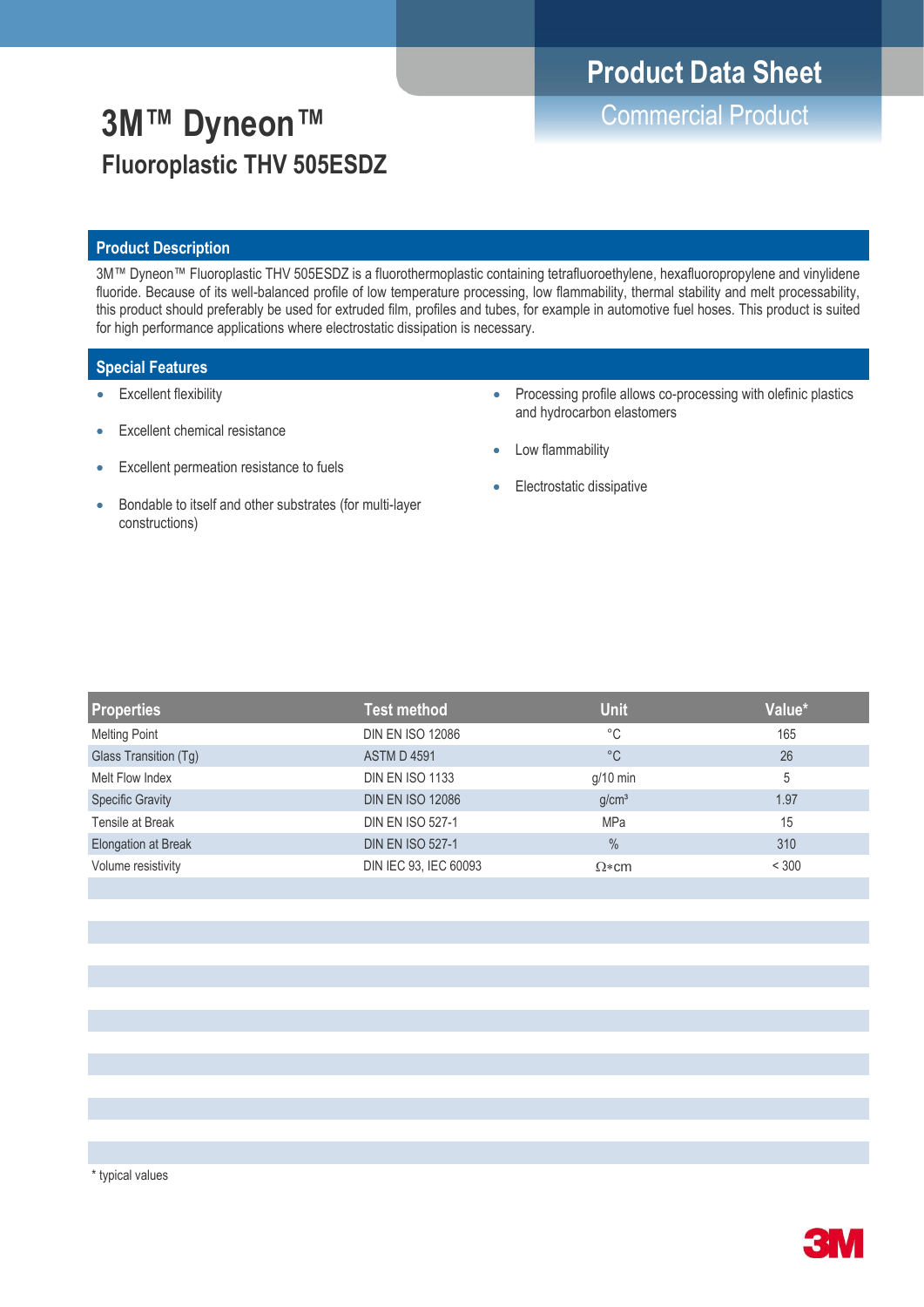# **3M™ Dyneon™** Commercial Product **Fluoroplastic THV 505ESDZ**

### **Typical Properties**

3M™ Dyneon™ Fluoroplastic THV 505ESDZ provides a balance of low temperature processing, low flammability, thermal stability and melt processability along with electrostatic dissipative properties.

#### **Typical Applications**

3M™ Dyneon™ Fluoroplastic THV 505ESDZ can be used to prepare moulded parts and extruded films, tubes and profiles. It is useful for applications that require electrostatic dissipation, flexibility, low temperature processing and good chemical resistance.

#### **Processing Recommendations**

The processing recommendations depend on a variety of factors and it is best advised to contact a technical service person before embarking on extrusion trials. However, one can use the following as a starting point for the extrusion of THV 505 ESD Z.

Cooling on the feed throat of the extruder to maintain a temperature of 30 – 70 °C, Zone 1 180 °C, Zone 2 220 °C, Zone 3 260 °C, the die and other tooling around 260 °C. Typical processing temperatures for injection moulding are around 260 – 280 °C for the nozzle temperature and 50 – 100 °C for the mould. A screen pack of 1000 μm / 500 μm / 200 μm is recommended. Corrosion resistant equipment and an air exhausting system are highly recommended for safe processing.

### **Storage and Handling**

3M™ Dyneon™ Fluoroplastic THV 505ESDZ has an unlimited shelf life provided it is stored in a clean, dry place. THV 505ESDZ needs to be dried if the container is opened prior to being extruded. We recommend 5 – 24 hours in a dehumidifying oven or hot air oven at 80 °C. Ideally, a moisture level of < 80 ppm should be achieved prior to extruding THV 505ESDZ to insure defect-free extrusion.

#### **Safety Instructions**

Follow the normal precautions observed with all fluorothermoplastic materials.

Please consult the Material Safety Data Sheet and Product Label for information regarding the safe handling of the material. By following all precautions and safety measures, processing these products poses no known health risks. General handling/processing precautions include: 1) Process only in wellventilated areas. 2) Do not smoke in areas contaminated with powder/residue from these products. 3) Avoid eye contact. 4) If skin comes into contact with these products during handling, wash with soap and water afterwards. 5) Avoid contact with hot fluoropolymer.

Potential hazards, including release of toxic vapours, can arise if processing occurs under excessively high temperature conditions. Vapour extractor units should be installed above processing equipment. When cleaning processing equipment, do not burn off any of this product with a naked flame or in a furnace.

#### **Delivery Form**

3MTM Dyneon™ Fluoroplastic THV 505ESDZ is delivered in pellet form.

Packaging size is:

• 50 kg cardboard box, containing two PE-bags each with 25 kg content